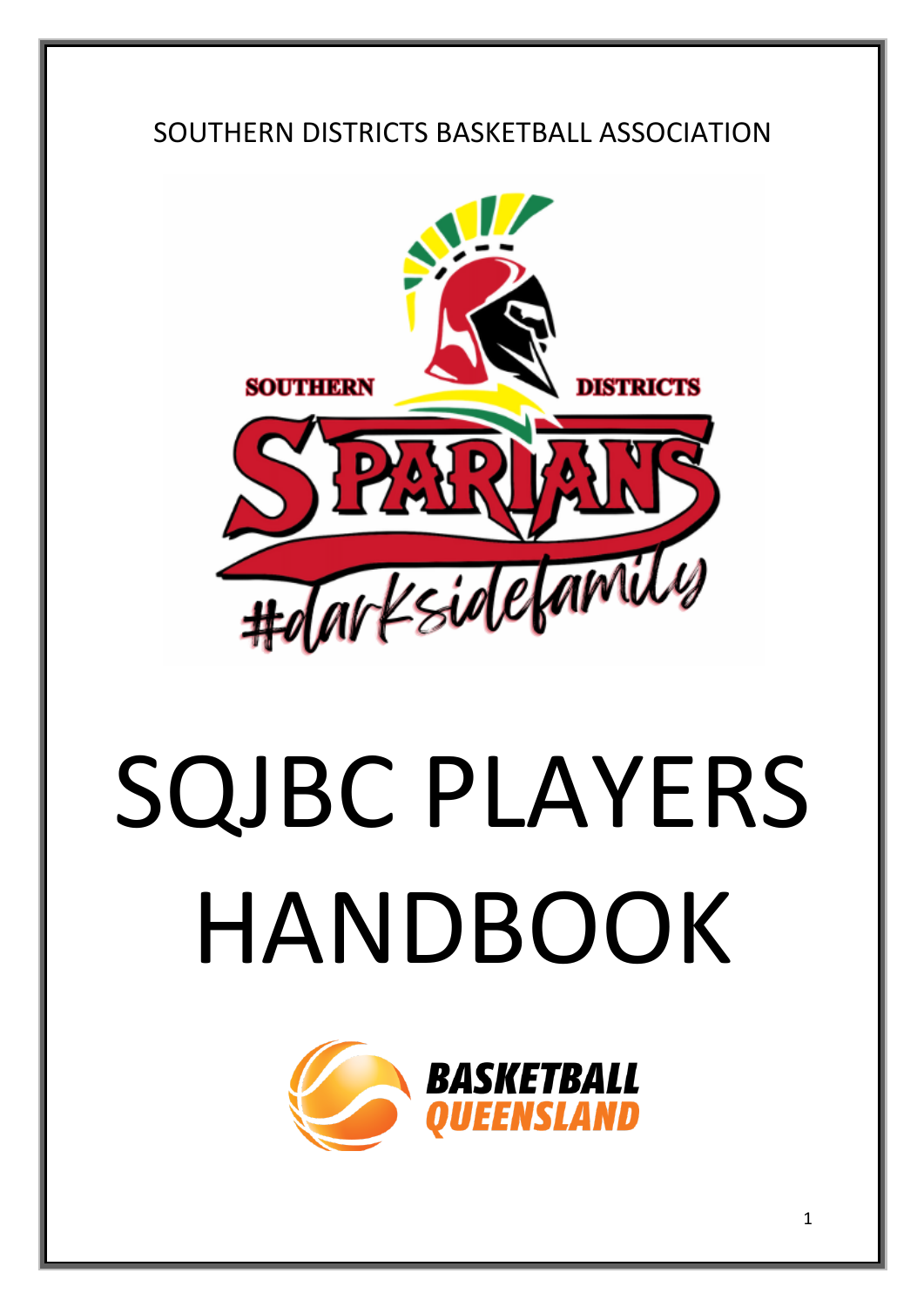

## 1. Welcome

Congratulations on your selection into the Southern Districts Spartans Representative Program.

Playing Rep for Spartans is highly sought after, and it is a privilege to participate in our program.

This year only two thirds of athletes who trialled at Southern Districts were successful in being selected into our Rep Program and it is a considerable achievement therefore to be named in any one of our teams.

Whilst trials are a very individual experience, you have now joined a team and will make lifelong friends as too we hope you will learn and develop from this experience.

If this is the first time that you have made a Southern Districts team, we welcome you and invite you to contribute to the team atmosphere by training and playing hard, listening to your coaches, respecting your teammates and working hard to achieve your goals in this year's season.

For those returning we welcome you back and wish you all the best for a fantastic season.

## 2. Checklist – Action Items

The following items need to be completed ASAP if not already done:

- $\blacksquare$  Read the SDBAL Player Handbook
- Read the SDBAL Players Code of Conduct and Zero Tolerance Policy
- $\Box$  Accept position via online form
- $\blacksquare$  Notify your coach that you have accepted or declined your position
- **Purchase Rep Shorts from Canteen**
- $\Box$  Collect Warm up top from team manager
- **Purchase additional items as required**
- Add dates for Grading & Regular Season games into your calendar
- $\Box$  Add training times to your calendar
- **Add State Championships dates to your calendar**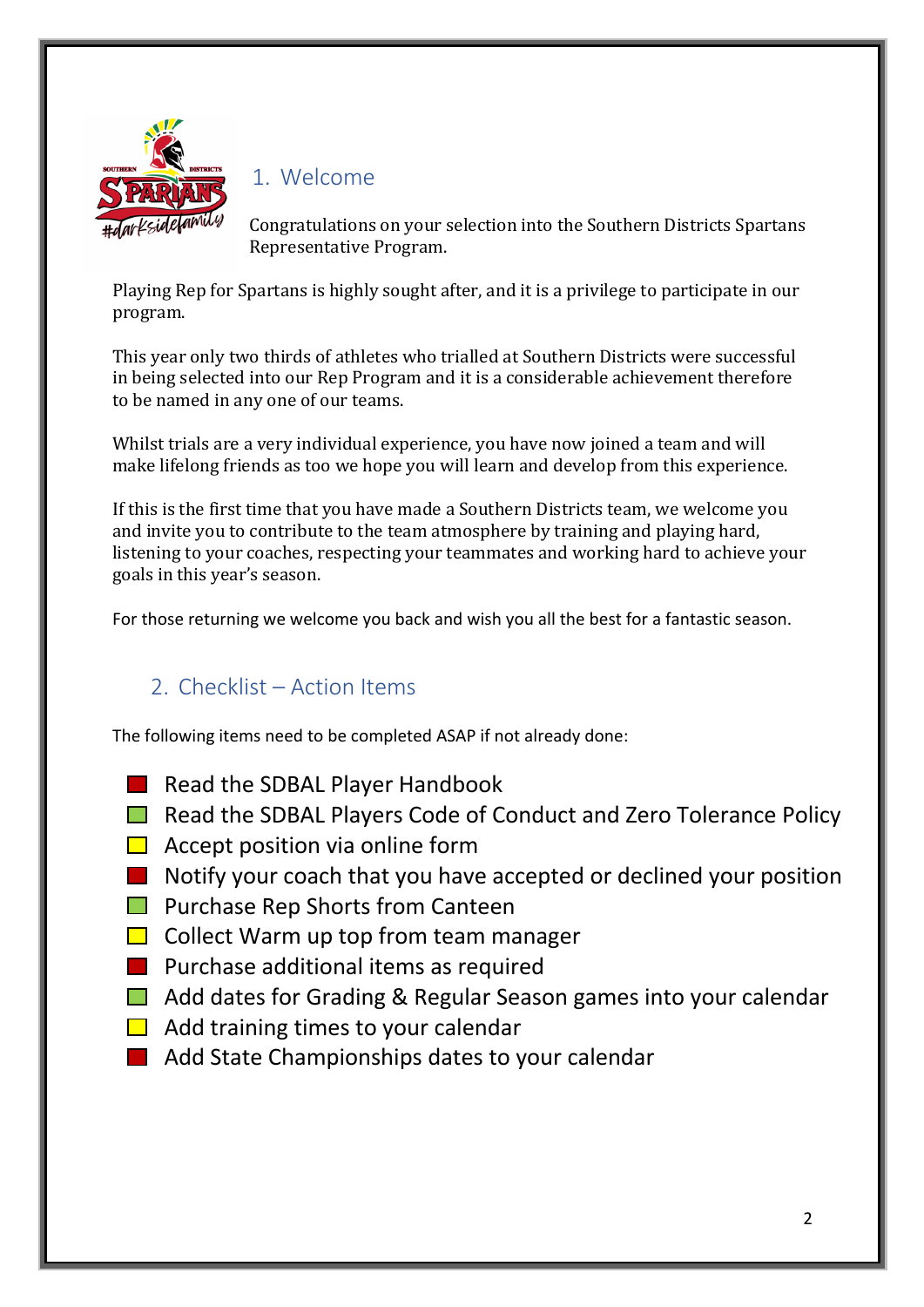## 3. Purpose

To inform parents and players of SDBAL's terms, conditions, and obligations. Disclosure of this information is made to preserve the well-being of the Association.

## 4. Contact Details

| Name:      | Southern Districts Basketball Association Ltd |
|------------|-----------------------------------------------|
| Address:   | 56 Zahel Street, CARINA QLD 4152              |
| Telephone: | 07 3398 2790                                  |
| Email:     | hob@sdbal.com.au                              |

Any specific issues regarding payment of Representative fees should be directed to:

• accounts@sdbal.com.au

Additional email addresses that you may require:

| <b>General Manager</b>  | <b>Ric Willmot</b> | generalmanager@sdbal.com.au      |
|-------------------------|--------------------|----------------------------------|
| Programs & Competitions | Sean Massey        | competitionsmanager@sdbal.com.au |

## 5. Definitions

| SQJBC: | South Queensland Junior Basketball Competition |
|--------|------------------------------------------------|
| SDBAL: | Southern Districts Basketball Association      |
| BO:    | <b>Basketball Queensland</b>                   |

## 6. Team Selection & Expectations

Teams will consist of:

- a. 10-12 players
- b. 1 Head Coach or 2 Co-Coaches
- c. 1 Assistant Coach
- d. 1 Team Manager

SDBAL will nominate 1 to 5 teams (per age group) to compete in the representative season, consisting of SQJBC and State Championships. Team names and divisions are as follows:

- a. SPARTANS: First team (will grade for Premier League division one)
- b. TITANS: Second team (will grade for Southern Cup division two)
- c. TROJANS BLACK: Third team (will grade for Challenge Cup division three)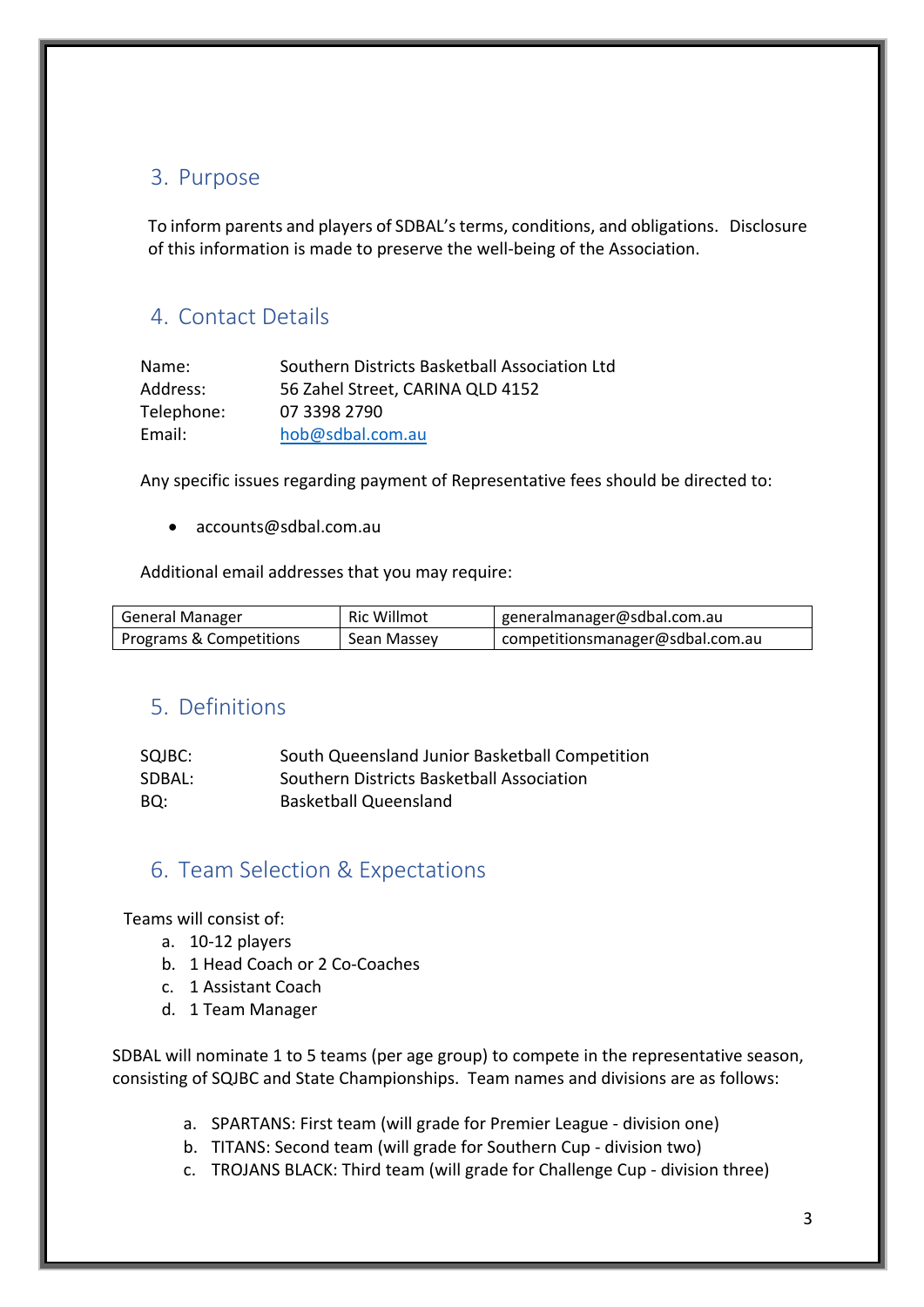- d. TROJAN WHITE: Fourth team (automatically Challenge/Development Cup division three/four)
- e. TROJANS RED: Fifth team automatically Challenge/Development Cup division three/four)

Exceptions to the above rules would be if SDBAL had an automatic qualifier in Premier League in any given year, the Titans team then could grade in the higher division being Premier League.

- a. Teams will be selected based on several factors, including but not limited to, ability, attitude, and commitment.
- b. Final decisions on team selections are made in conjunction with the team coach and the SDBAL Coaches panel

## 7. Complaints

Any complaints against the actions of a coach, assistant coach, manager, spectator or any other person must be lodged in writing to the Head of Basketball and the General Manager of SDBAL.

## 8. Uniform

- a. Players must purchase the SDBAL playing shorts.
- b. Warm up shirts and water bottles are included in SDBAL's rep fees. Warm up shirts & Drink bottles will be available from your team manager.
- c. Other non-compulsory items are also available for purchase.

| <b>Compulsory Uniform Items to Purchase</b> |                     |
|---------------------------------------------|---------------------|
| <b>Rep Player Shorts</b>                    | \$45.00             |
| <b>SDBAL Provided Uniform Items</b>         |                     |
| <b>Warm Up Shirt</b>                        | <b>PLAYERS PACK</b> |
| <b>Spartans Water Bottle</b>                | <b>PLAYERS PACK</b> |
| <b>Playing Singlets</b>                     | <b>MANAGER KIT</b>  |
| Additional Items to Purchase (optional)     |                     |
| <b>Back Pack</b>                            | \$65.00             |
| Socks - Black or White                      | \$17.00             |
| <b>Spartans Reversible Singlet</b>          | \$40.00             |
| <b>Supporters Polo</b>                      | \$40.00             |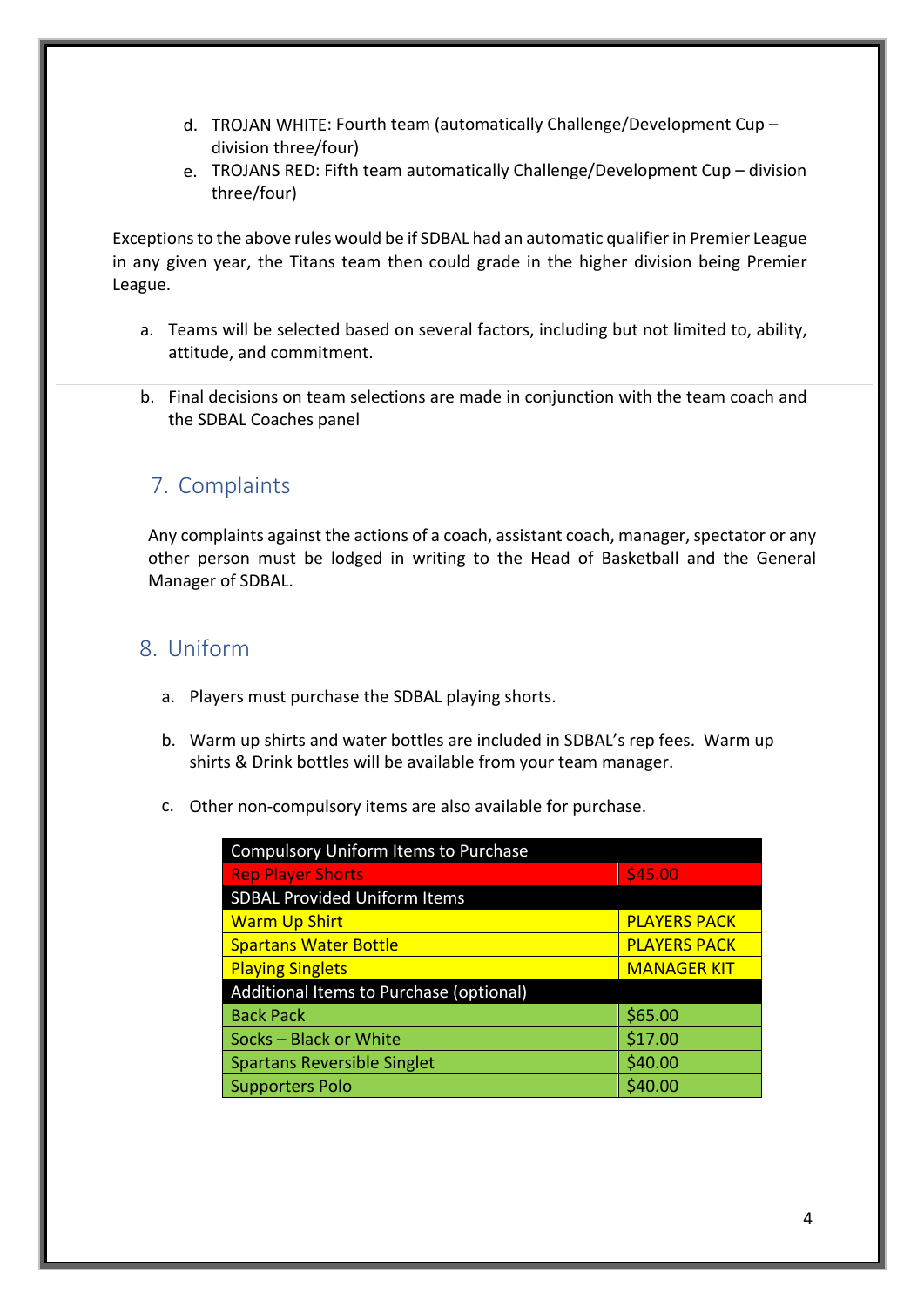- d. On game days players are required to arrive wearing the following:
	- Spartans Warm Up Top
	- Spartans Playing Shorts
	- Shoes and/or slides

It is recommended that basketball shoes only be worn whilst on the court. Slides or another pair of shoes is highly recommended for travel to and from games/training.

#### e. Equipment List

To ensure the safety and wellbeing of each player SDBAL recommends players have their own equipment. Players should bring their own equipment to each training and game.

#### *Training Equipment List*

- Basketball
- Water Bottle
- Towel
- Spartans Reversible Singlet
- Basketball Shoes
- Slides
- Own choice of shorts

#### *Game Day List*

- Shoes/Slides
- Socks
- Towel
- Warm Up Shirt (wear)
- Playing Shorts (wear)
- Medication (if required)
- Strapping tape
- Ankle guards (if required)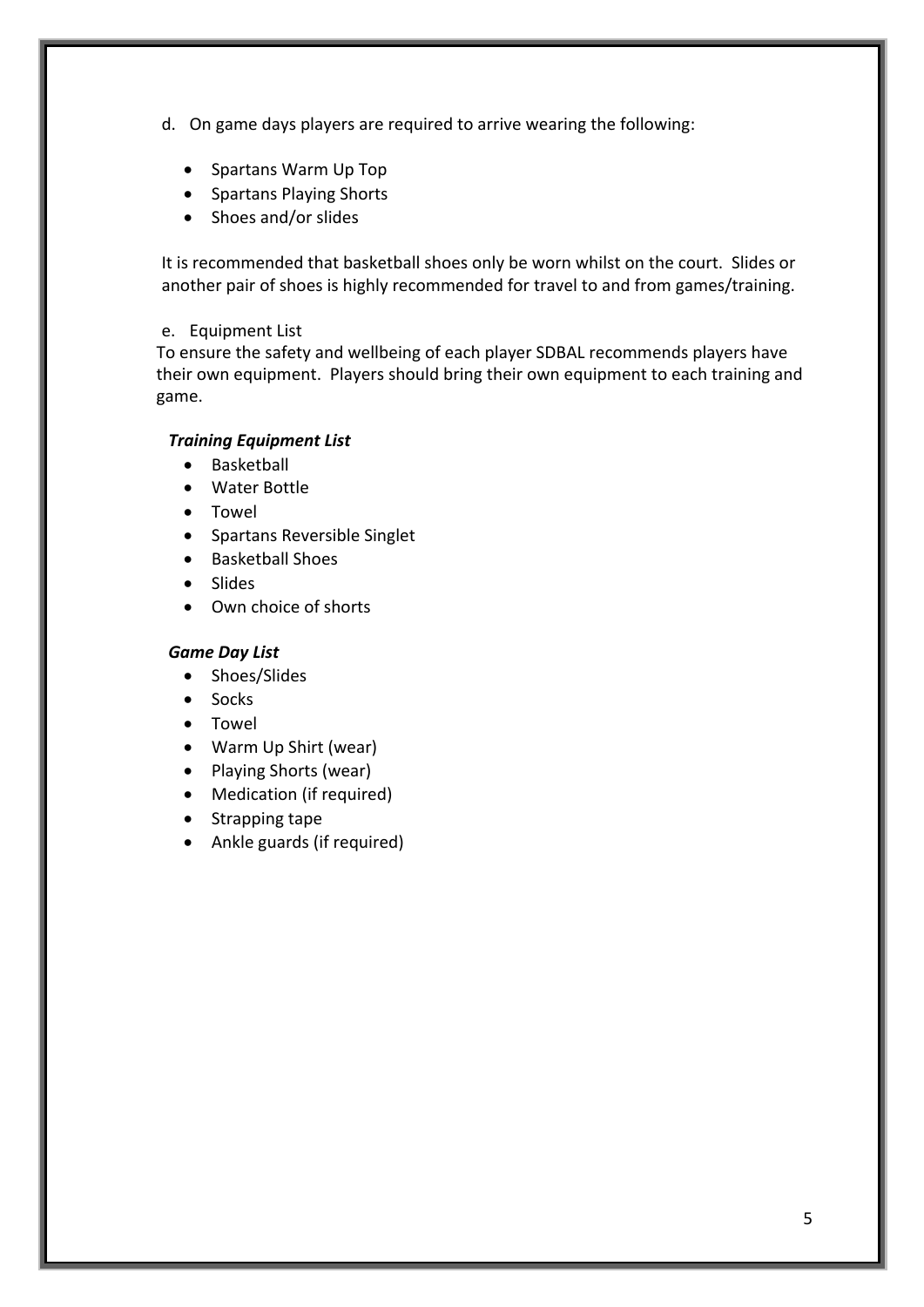## 9. Player Expectations (Player Code of Conduct)

As a SDBAL Junior Representative player, I agree to:

- a. Abide by the SDBAL Zero Tolerance Policy (page 18).
- b. Always play by the rules and demonstrate good sportsmanship.
- c. Assist in the development of a positive team culture where all team members feel included.
- d. Treat all coaches, players, officials, parents, and spectators (including opponents) with respect.
- e. Refrain from engaging in negative or destructive discussions or posting on social media about coaches, players, officials, parents, and spectators (including opponents).
- a. Attend all scheduled training sessions and games and arrive at the specified time. I understand that if I attend less than 80% of training sessions and games my court time may be affected.
- b. Arrive at trainings and games at the time specified.
- c. Communicate with my coach if I am unable to attend a training session or game.
- d. Wear appropriate attire to all trainings and games.
- e. Participate during trainings and games to the best of my ability.
- f. Be available to attend the appropriate Queensland State Championships for my team.
- g. Be responsible for the behaviour and conduct of my entourage who attend events in which I participate. The expression "entourage" includes parents, family members, coaches, trainers, friends and any other person associated with the player.
- h. If it is determined that a Code of Conduct breach has occurred by a member of the entourage, then it is open to SDBAL to impose a penalty on the athlete as follows:
	- I. A determination that SDBAL will not accept nominations from that player for a specified period of time for future teams and may suspend the player from participating in SDBAL Club or Representative games or training for a specified period.
	- II. It is to be noted that imposing a penalty on an athlete for the behaviour of their entourage is to be seen as a last resort and disciplinary action, except in extreme cases, such action would not be taken without first having sought to engage with and counsel the offending person and the athlete in relation to the unacceptable conduct.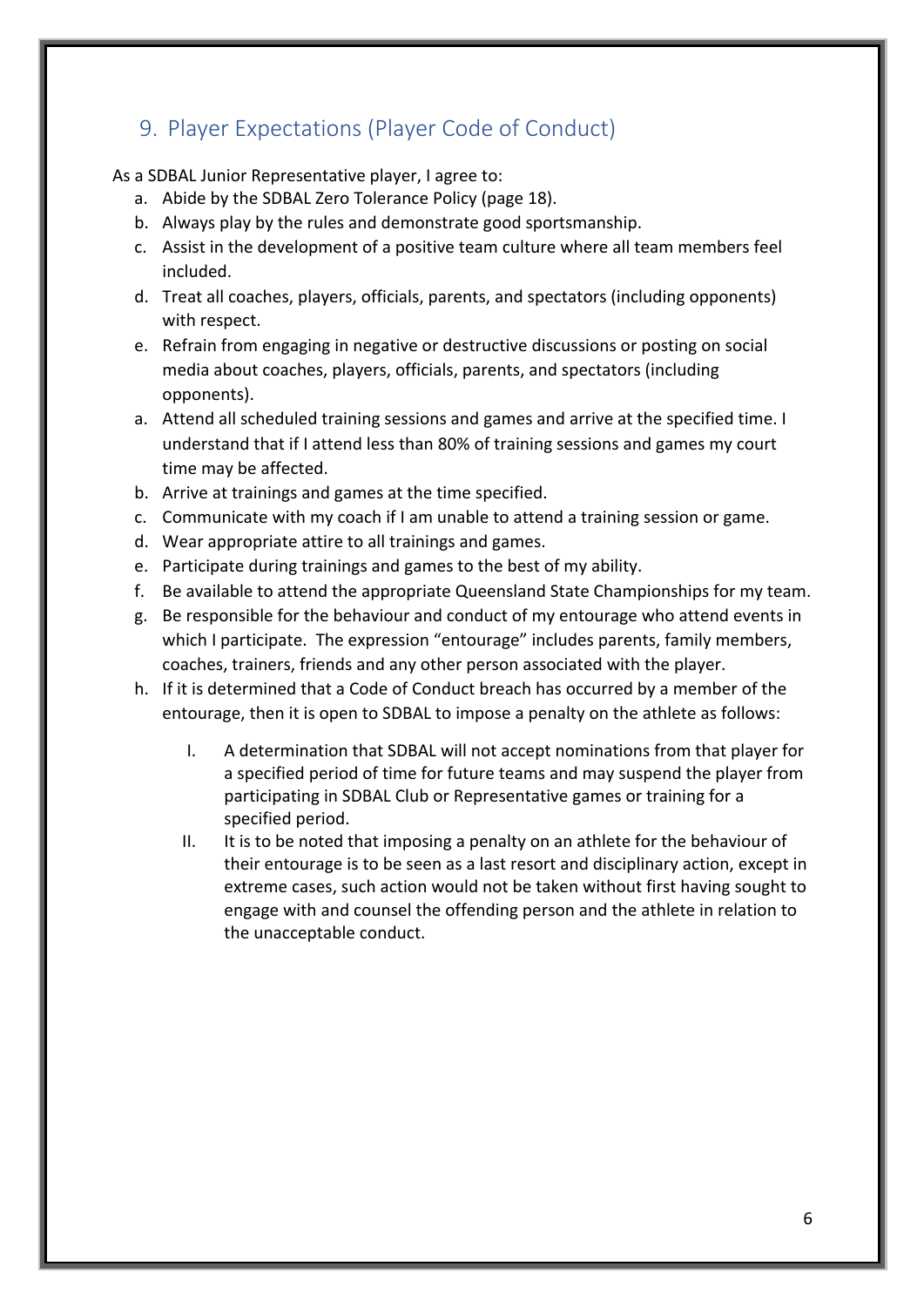## 10. Parent Expectations (Parent Code of Conduct)

As the parent of a SDBA Junior Representative player, I agree to:

- a. Abide by the SDBAL Zero Tolerance Policy (page 18).
- b. Remember that children should participate in sport for enjoyment.
- c. Be a positive role model.
- d. Focus on my child's efforts rather than the result of the game.
- e. Encourage my child to always play by the rules and to settle disagreements without resorting to hostility or violence.
- f. Treat all coaches, players, officials, parents, and spectators (including opponents) with respect.
- g. Refrain from engaging in negative or destructive discussions or posting on social media about coaches, players, officials, parents, and spectators (including opponents).
- h. Show appreciation for volunteer coaches, officials, and administrators.
- i. The expectation that my child attends all scheduled training sessions and games and arrives at the specified time. I understand that if my child attends less than 80% of training sessions and games my child's court time may be affected.
- j. Communicate with my coach if my child is unable to attend a training session or game.
- k. Purchase all compulsory uniforms prior to the commencement of the BQJBC season.
- l. Commit that my child will attend the appropriate Queensland State Championships for their team.
- m. Comply with the SDBAL travel policy when attending Queensland State Championships.
- n. Acknowledge that the player is responsible for the behaviour and conduct of their entourage who attend events in which the player participates. The term "entourage" includes parents, family members, coaches, trainers, friends and any other person associated with the player.
- o. If it is determined that a Code of Conduct breach has occurred by a member of the entourage, then it is open to SDBAL to impose a penalty on the athlete as follows:
	- 1. A determination that SDBAL will not accept nominations from that player for a specified period of time for future teams and may suspend the player from participating in SDBAL Club or Representative games or training for a specified period.
	- 2. It is to be noted that imposing a penalty on an athlete for the behaviour of their entourage is to be seen as a last resort and disciplinary action, except in extreme cases, such action would not be taken without first having sought to engage with and counsel the offending person and the athlete in relation to the unacceptable conduct.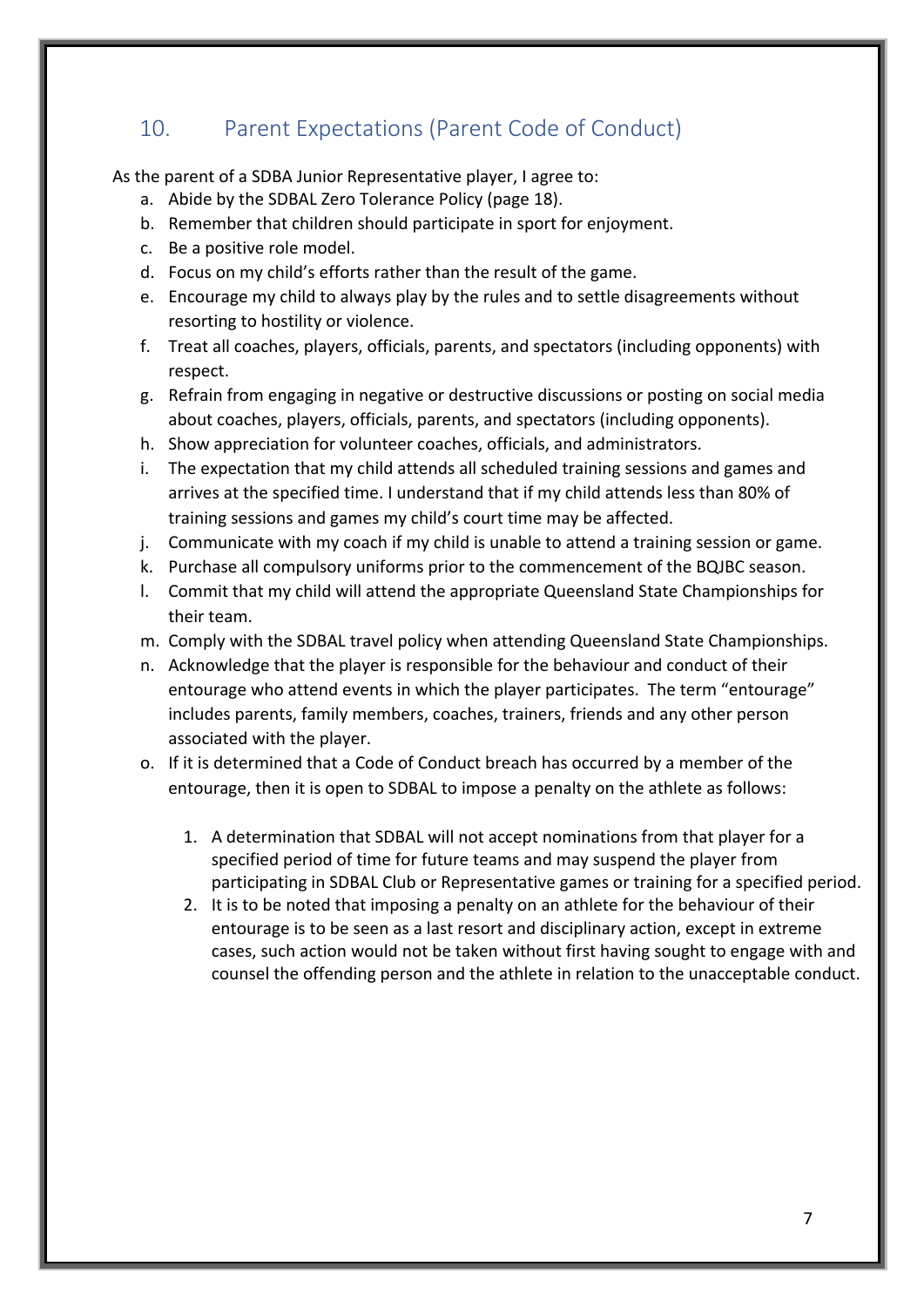## 11. Representative Fees & Additional Costs

#### *Summary of Fees*

| 2021-22 Rep Fees                     | <b>Upfront</b> | <b>Instalments</b> |
|--------------------------------------|----------------|--------------------|
| Deposit (non-refundable)             | 200.00         | 200.00             |
| <b>Upfront payment (5% discount)</b> | 712.50         |                    |
| Instalment 1                         |                | 250.00             |
| <b>Instalment 2</b>                  |                | 250.00             |
| <b>Instalment 3</b>                  |                | 250.00             |
| <b>Total due</b>                     | 912.50         | 950.00             |

#### *Inclusions in Levy*

- SQJBC team nomination fee
- Game fees
- Players Pack
- Uniform and equipment levy
- Administration levy
- First Aid Officers
- Facility levy
- State Championship team nomination fee
- Presentation function & trophies
- NBL1 Season Pass & Casual Shooting

#### *Additional Costs*

There are additional fees that players will be responsible for. Team managers will collect funds from players to cover these costs, split evenly between all players.

- Game fees for Grading Tournaments (approx. \$230 per team per tournament)
- Game fees for Wildcard Challenges (approx. \$95 per team)
- Game fees for Semi-Finals (approx. \$95 per team)
- State Championship expenses such as travel, accommodation, food etc
- SDBAL representative playing shorts (approx. \$45)
- Optional uniform items such as backpacks, hoodies and reversible training singlets
- Player registration fees made online at www.sdbal.com.au
- Additional trainings as organised by the team management
- Training games/scratch matches

#### *Refunds*

The \$200 deposit is non-refundable.

In the event of injury, refunds for the balance of your fees will be considered on a caseby-case basis and will be at the sole discretion of the SDBAL General Manager.

#### *Due Dates*

Invoices will be sent to players once acceptances and deposits have been received.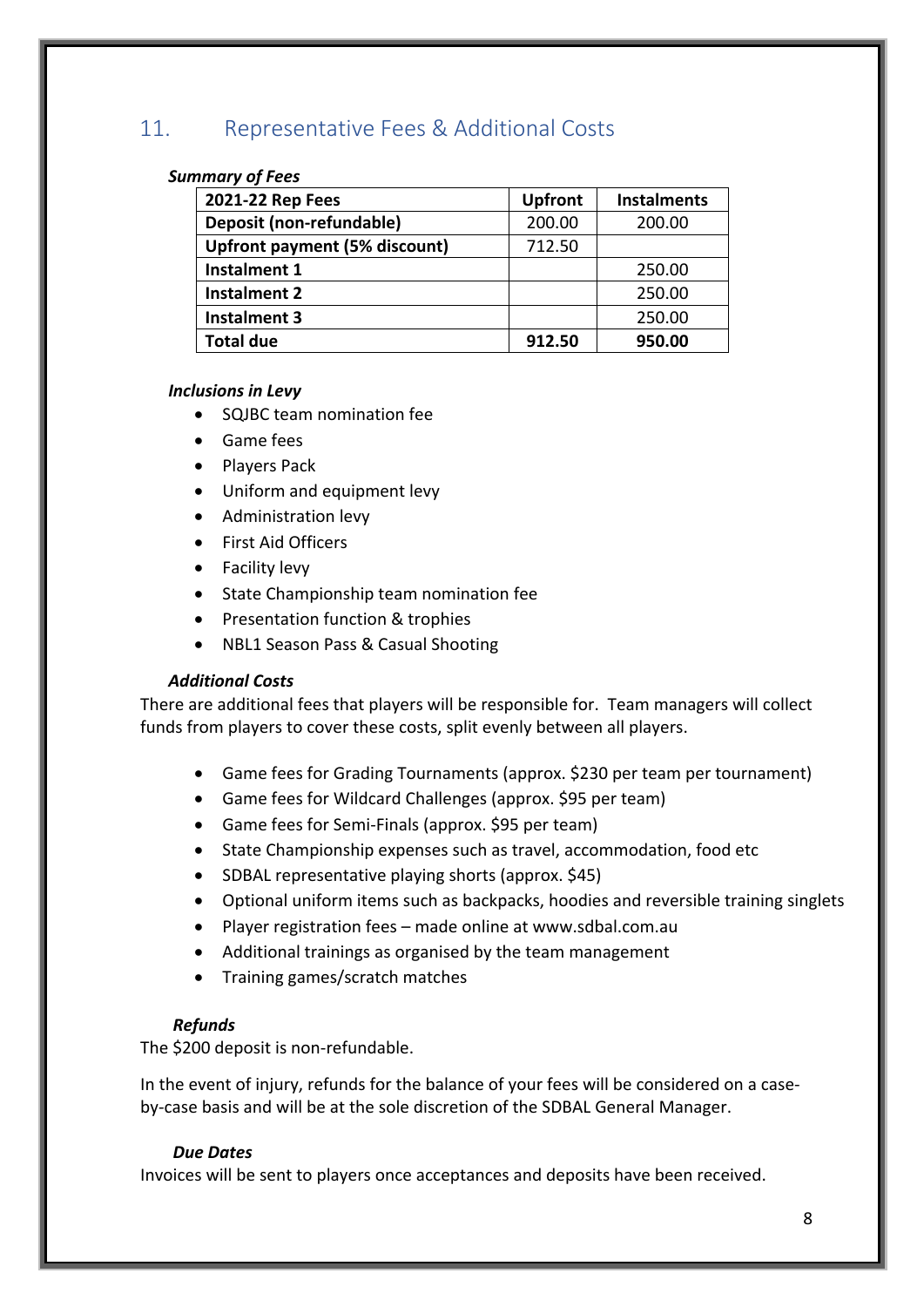Upfront payments will have a 5% discount applied. Payments made after the due date will be subject to the full amount.

#### *Payment Plans*

We understand that it is not possible for all players to pay upfront.

SDBAL is offering players a 3 instalment payment plan. Instalments are to be paid by the due date unless by prior arrangement with our Accounts Manager.

#### *Payment Methods*

We have multiple payment methods available. Your invoice will include our payment methods as well as a link to pay online with your card.

#### *Outstanding Fees*

Failure to make full payment of fees by the due dates will result in the player being deemed unfinancial. Players who are unfinancial are ineligible to compete in both club and representative games/training.

## 12. Parent Game Day Requirements

Score bench duties are required of every parent on the team, throughout the regular SQJBC season, at Grading Tournaments, Wildcard Challenges and Finals. Parents who are volunteering as either Coach, Assistant Coach or Manager of the team are exempt from score bench duties.

Teams are required to provide Each game requires two parents (from each team) to fulfil score table duties.

There are four job assignments for score table:

- Clock
- 24 Second Shot Clock
- Scorer use of stadium scoring system C
- Chairperson

The "HOME TEAM" is responsible for the clock and the 24 second clock, the "AWAY TEAM" is responsible for the Courtside iPad and Chairperson duties.

Your team manager will send out a roster of score bench duties.

Parents who do not wish to do score bench duties must organise someone to fill in for them at a rate of \$25 per game. It is not the responsibility of the team manager to organise this for you.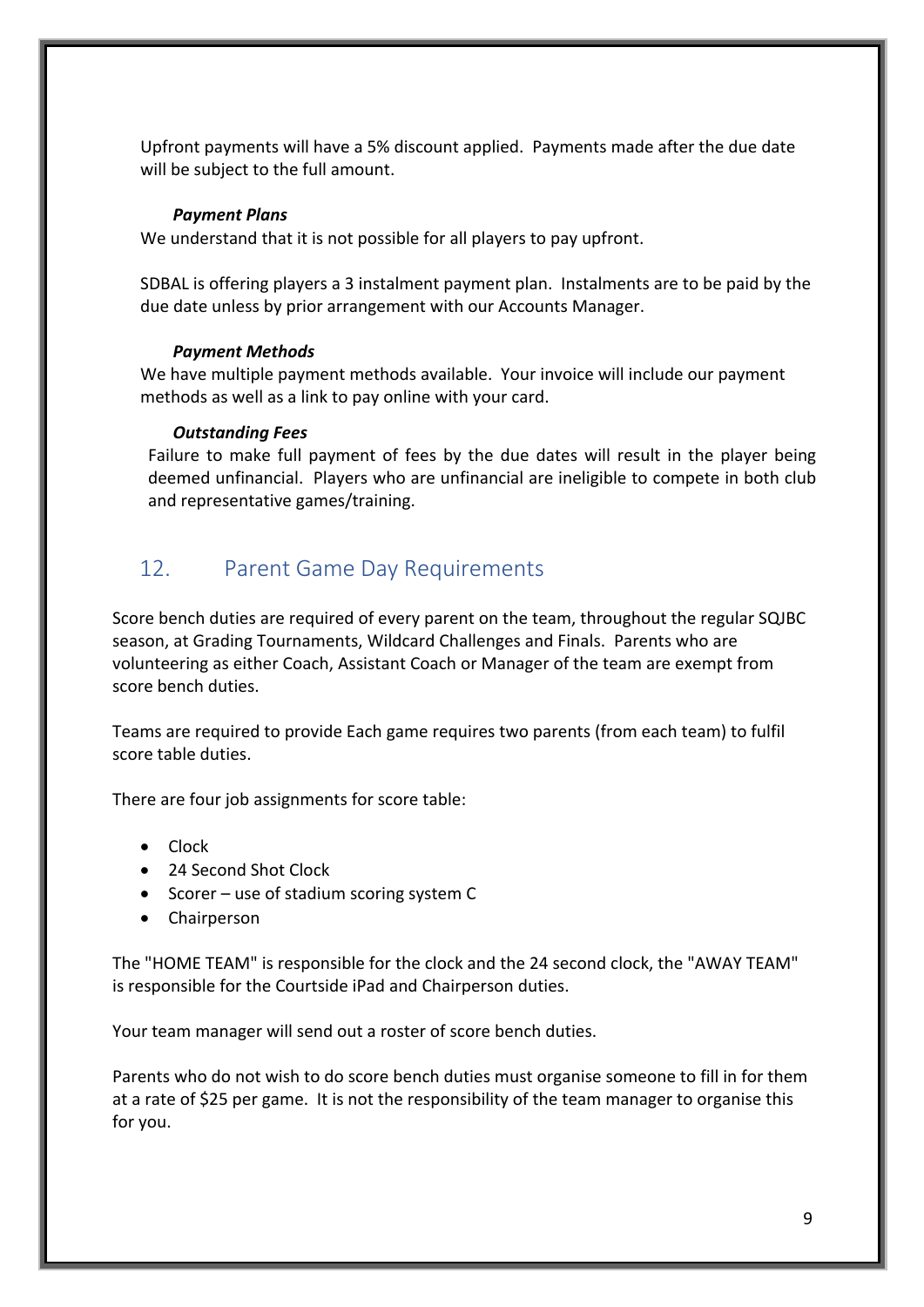## 13. Game Day Procedures

#### *Pre Game Day*

- 1. Confirm your attendance to the game with your coach/manager
- 2. Confirm the venue location and time.
- 3. Check that you have transport to and from the game
- 4. Allow enough travel time to get to the venue.
- 5. Ensure that your uniform is clean & packed along with any additional items from the equipment list that you may need
- 6. Check to see if your family is rostered on for score bench and make sure they are organised.

#### *Game Day*

- 1. Check all your gear prior to leaving
- 2. Arrive 1 hour prior to tip off.
- 3. Arrive in your Spartans warm up shirt and shorts
- 4. Be ready to play!

## 14. Basketball Queensland

#### *Basketball Queensland Website*

The Basketball Queensland Website is www.queensland.basketball and contains information regarding venues, seasons, results and fixtures. Please look under Competitions then SQJBC for information fixtures, game rules, venue locations & association uniforms.

#### *Game Day App*

Download the Game Day app from your app store:

 $Click Search < \text{Leagues}$ 

 $\leftarrow$ type in Basketball Queensland

search 
search Cselect Basketball Queensland from the leagues found

 $\Leftarrow$ select the season  $\Leftarrow$ select the competition  $\Leftarrow$ select teams

 $\Leftarrow$ select your SDBAL team  $\Leftarrow$ click follow  $\Leftarrow$ name your team  $\Leftarrow$ submit

## 15. Presentation Evening

A presentation evening will be held for all players and team officials. The cost of this event has been included in the SDBAL Rep Fees. Parents and supporters will be required to RSVP for tickets. Information on the event will be communicated throughout the season.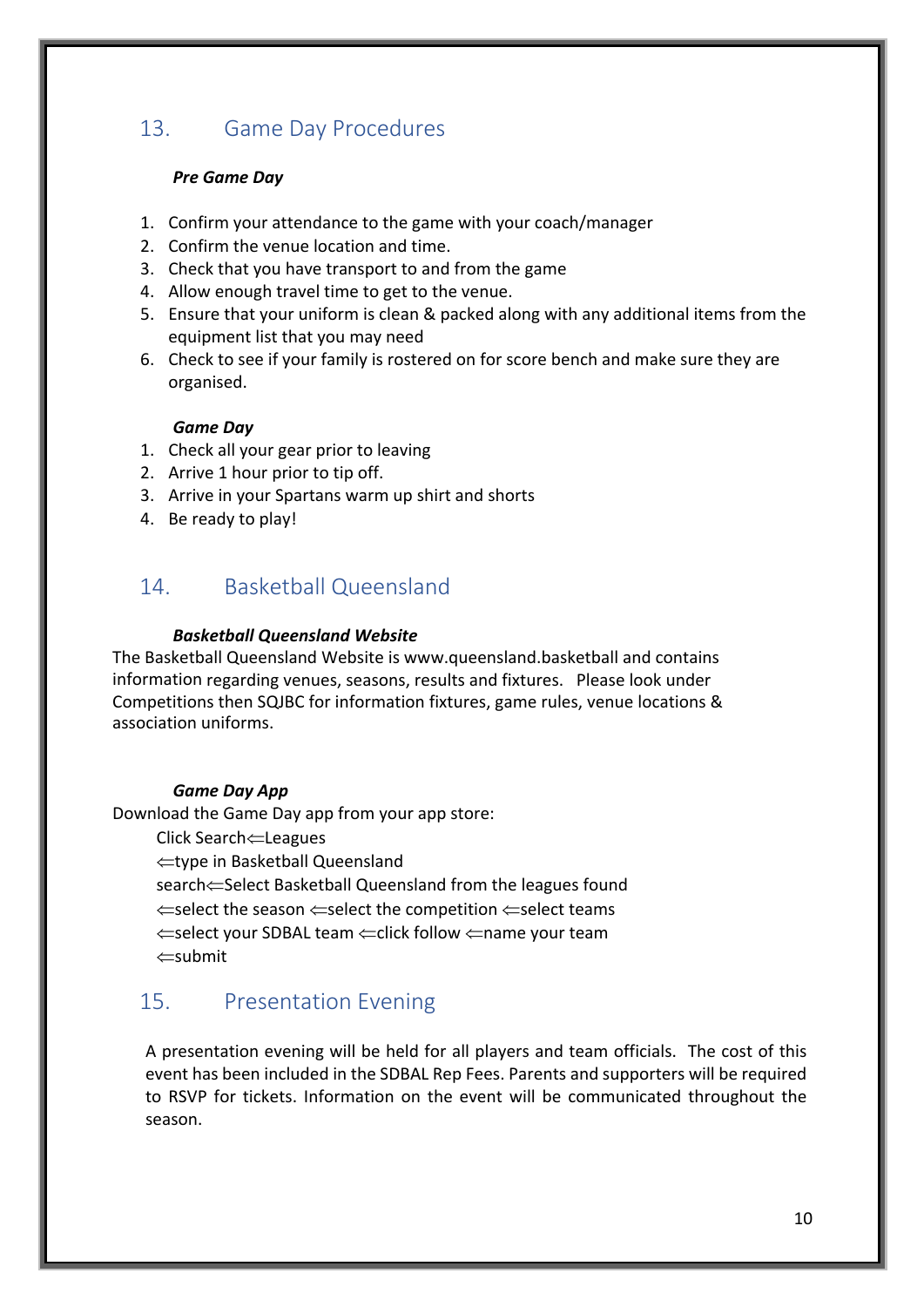## 16. SQJBC Season Format

The SQJBC season for each age group is split into four sections:

- 1. Grading
- 2. Regular Season
- 3. Wildcard Challenge
- 4. Finals Weekend

#### *Grading*

SQJBC Grading Competitions will be held in the previous term to which the regular season is held.

#### *Regular Season*

The SQJBC Regular Season is split into 5 weekends for a total of 14 rounds.

- Carnival  $1 4$  games held over two days Saturday & Sunday.
- Carnival  $2 2$  games held on one day  $-$  either a Saturday or Sunday.
- Carnival  $3 2$  games held on one day either a Saturday or Sunday.
- Carnival  $4 2$  games held on one day either a Saturday or Sunday.
- Carnival 5 4 games held over two days Saturday & Sunday.

#### *Wildcard Challenge*

The Wildcard Challenge for all age groups (excluding the U21 age group) will be played the weekend after the final carnival round.

The Wildcard Challenge provides teams who finished  $1<sup>st</sup>$  and  $2<sup>nd</sup>$  in a lower division an opportunity to challenge teams who finished  $7<sup>th</sup>$  and  $8<sup>th</sup>$  in a higher division for their spot in the State Championships.

Teams from a higher division may relinquish their position to a team from a lower division if the team from the lower division wishes to challenge.

#### *Finals Weekend*

The Finals Weekend will take place one week after the Wildcard Challenge.

Semi-finals will be played on the Saturday followed by the Grand Finals on Sunday.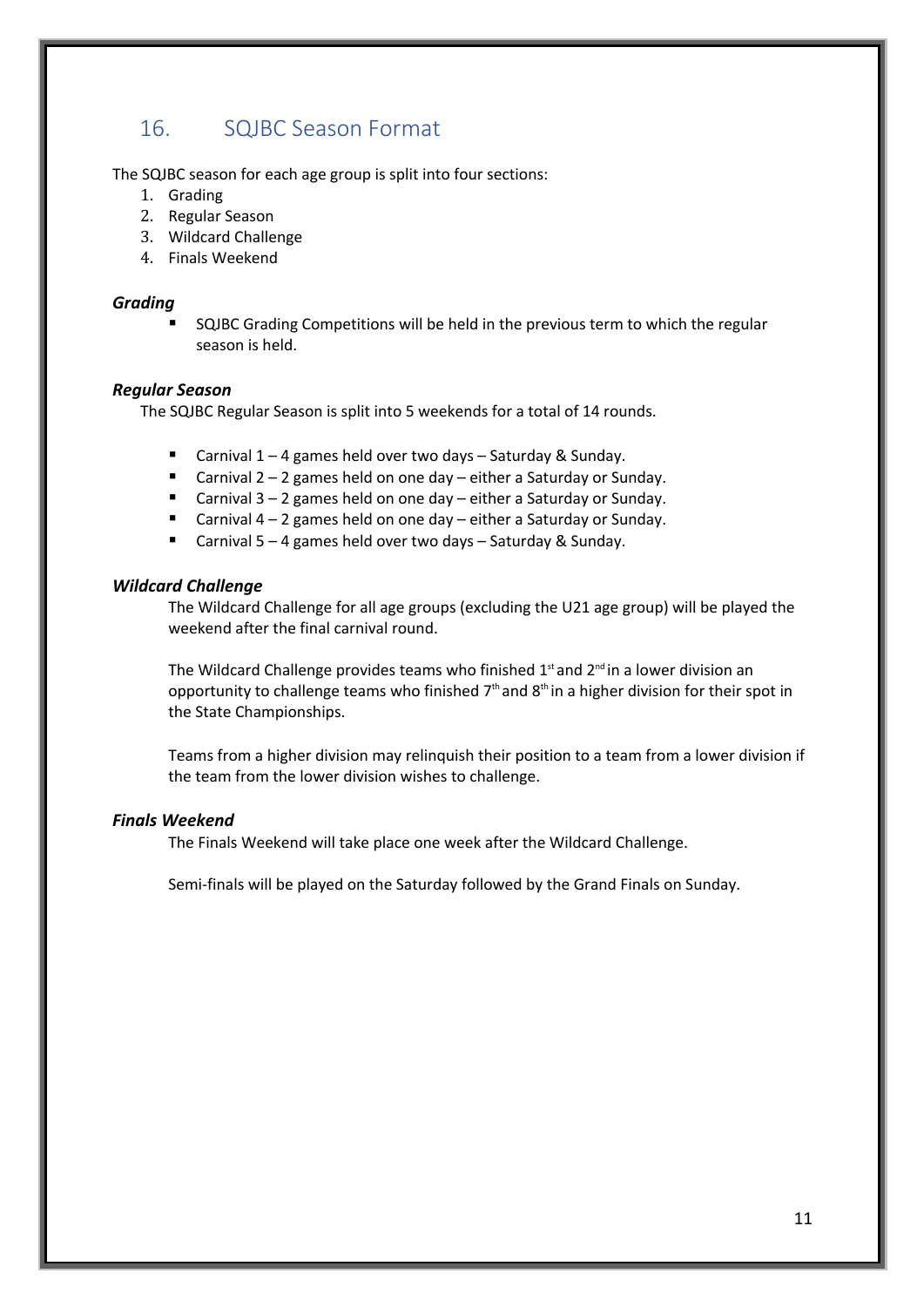## *17. Under 18 & Under 21 Season*

**Term 4 2021 - Under 18 –** players born in 2005 & 2006. **Under 21 –** players born in 2001-2004.

#### *Grading*

Grading Weekend 1 – Saturday 4 September or Sunday 5 September Grading Weekend 2 – Saturday 11 September or Sunday 12 September

#### *Regular Season*

| Weekend | No. Games | No. Days | Dates                                                          |
|---------|-----------|----------|----------------------------------------------------------------|
|         |           |          | Saturday 9 <sup>th</sup> AND Sunday 10 <sup>th</sup> October   |
|         |           |          | Saturday 23rd OR Sunday 24th October                           |
|         |           |          | Saturday 30th OR Sunday 31st October                           |
|         |           |          | Saturday 6 <sup>th</sup> OR Sunday 7 <sup>th</sup> November    |
|         |           |          | Saturday 20 <sup>th</sup> AND Sunday 21 <sup>st</sup> November |

#### *Wildcard Challenge (Under 18 Only)*  Wildcard Challenge – Saturday 27 November

#### *Finals*

Semi Finals – Saturday 4 December Grand Finals – Sunday 5 December

*18. Under 16 Season*

**Term 1 2022 - Under 16 –** players born in 2007 & 2008.

#### *Grading*

Grading Weekend 1 – Saturday 27 November or Sunday 28 November Grading Weekend 2 – Saturday 4 December or Sunday 5 December

#### *Regular Season*

| Weekend | No. Games | No. Days | Dates                                                         |
|---------|-----------|----------|---------------------------------------------------------------|
|         |           |          | Saturday 29 <sup>th</sup> AND Sunday 30 <sup>th</sup> January |
|         |           |          | Saturday 12 <sup>th</sup> OR Sunday 13 <sup>th</sup> February |
|         |           |          | Saturday 19th OR Sunday 20th February                         |
|         |           |          | Saturday 26 <sup>th</sup> OR Sunday 27 <sup>th</sup> February |
|         |           |          | Saturday 12 <sup>th</sup> AND Sunday 13 <sup>th</sup> March   |

#### *Wildcard Challenge*

Wildcard Challenge – Saturday 19

#### *Finals*

Semi Finals – Saturday 26 March Grand Finals – Sunday 27 March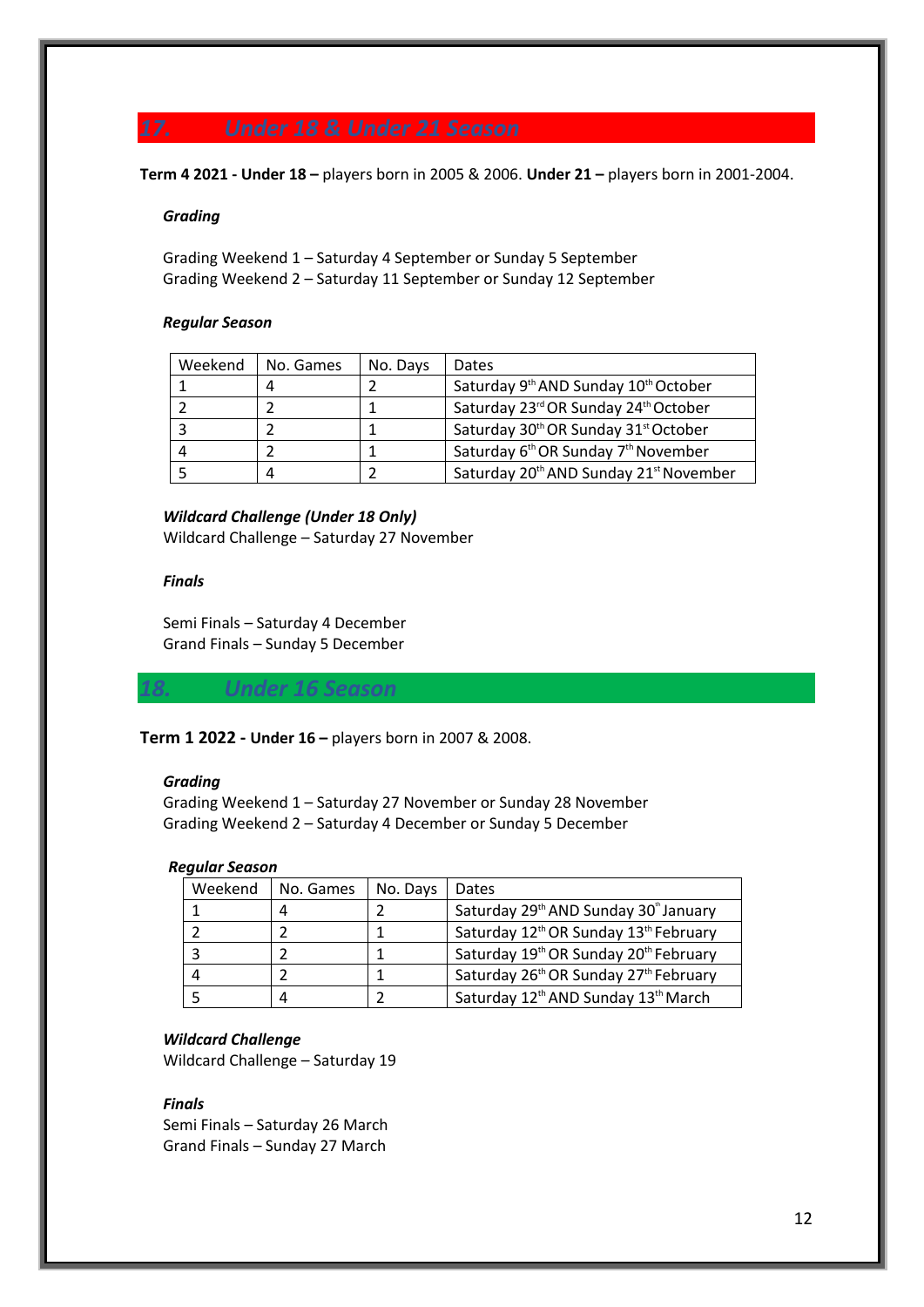## *19. Under 14 Season*

#### **Term 2 2022 - Under 14 –** players born in 2009 & 2010.

#### *Grading*

Grading Weekend 1 – Saturday 19 March or Sunday 20 March Grading Weekend 2 – Saturday 26 March or Sunday 27 March

#### *Regular Season*

| Weekend | No. Games | No. Days | Dates                                                    |  |
|---------|-----------|----------|----------------------------------------------------------|--|
|         |           |          | Saturday 23rd AND Sunday 24th April                      |  |
|         |           |          | Saturday 7 <sup>th</sup> OR Sunday 8 <sup>th</sup> May   |  |
|         |           |          | Saturday 14 <sup>th</sup> OR Sunday 15 <sup>th</sup> May |  |
|         |           |          | Saturday 21st OR Sunday 22 <sup>nd</sup> May             |  |
|         |           |          | Saturday 4 <sup>th</sup> AND Sunday 5 <sup>th</sup> June |  |

#### *Wildcard Challenge*

Wildcard Challenge – Saturday 11 June

#### *Finals*

Semi Finals – Saturday 18 June Grand Finals – Sunday 19 June

## *20. Under 12 Season*

#### **Term 3 2022 - Under 12 –** players born in 2011 & 2012.

#### *Grading*

Grading Weekend 1 – Saturday 11 June or Sunday 12 June Grading Weekend 2 – Saturday 18 June or Sunday 19 June

#### *Regular Season*

| Weekend | No. Games | No. Days | Dates                                                        |
|---------|-----------|----------|--------------------------------------------------------------|
|         | 4         |          | Saturday 16 <sup>th</sup> AND Sunday 17 <sup>th</sup> July   |
|         |           |          | Saturday 30th OR Sunday 31st July                            |
|         |           |          | Saturday 6 <sup>th</sup> OR Sunday 7 <sup>th</sup> August    |
|         |           |          | Saturday 13th OR Sunday 14th August                          |
|         |           |          | Saturday 27 <sup>th</sup> AND Sunday 28 <sup>th</sup> August |

#### *Wildcard Challenge*

Wildcard Challenge – Saturday 3 September

#### *Finals*

Semi Finals – Saturday 10 September Grand Finals – Sunday 11 September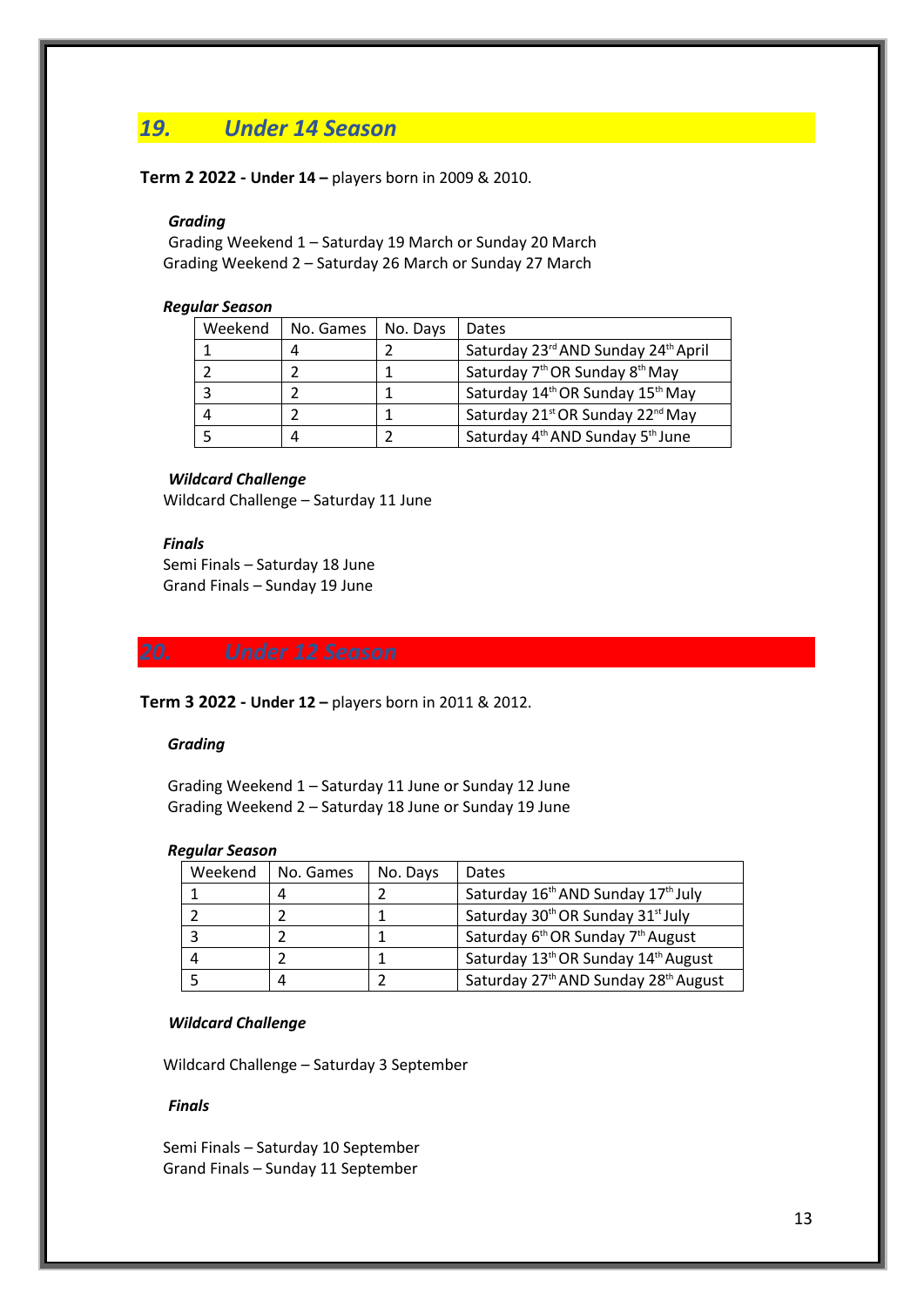# *21. SQJBC Calendar*

|             |                          | <i><b>BASKETBALL</b></i><br>UEENSLAND | 2021/22 BQ Junior Rep Calendar |                                          |                                                      |          | <i><b>BASKETBALL</b></i>          |
|-------------|--------------------------|---------------------------------------|--------------------------------|------------------------------------------|------------------------------------------------------|----------|-----------------------------------|
| Term        | Day                      | Under 21                              | Under 18                       | Under 16                                 | Under 14                                             | Under 12 | <b>Other Events</b>               |
|             | 4/09/2021                | Grading Weekend 1                     | Grading Weekend 1              |                                          |                                                      |          |                                   |
| 3           | 5/09/2021                | Grading Weekend 1                     | Grading Weekend 1              |                                          |                                                      |          |                                   |
|             | 11/09/2021               | Grading Weekend 2                     | <b>Grading Weekend 2</b>       |                                          |                                                      |          |                                   |
|             | 12/09/2021               | Grading Weekend 2                     | <b>Grading Weekend 2</b>       |                                          |                                                      |          |                                   |
|             | 18/09/2021               |                                       |                                |                                          |                                                      |          | CBSQ Open: Sep 16-19              |
|             | 19/09/2021               |                                       |                                |                                          |                                                      |          |                                   |
|             | 25/09/2021               |                                       |                                |                                          |                                                      |          |                                   |
|             | 26/09/2021               |                                       |                                |                                          |                                                      |          |                                   |
|             | 2/10/2021<br>3/10/2021   |                                       |                                |                                          |                                                      |          |                                   |
|             | 9/10/2021                | Carnival Weekend 1                    | Carnival Weekend 1             |                                          |                                                      |          |                                   |
|             | 10/10/2021               | Carnival Weekend 1                    | Carnival Weekend 1             |                                          |                                                      |          |                                   |
|             | 16/10/2021               |                                       |                                |                                          |                                                      |          | CBSQ Junior Secondary: Oct 14-17  |
|             | 17/10/2021               |                                       |                                |                                          |                                                      |          |                                   |
|             | 23/10/2021               | Carnival Weekend 2                    | Carnival Weekend 2             |                                          |                                                      |          |                                   |
|             | 24/10/2021               | Carnival Weekend 2                    | Carnival Weekend 2             |                                          |                                                      |          |                                   |
|             | 30/10/2021               | Carnival Weekend 3                    | Carnival Weekend 3             |                                          |                                                      |          |                                   |
|             | 31/10/2021               | Carnival Weekend 3                    | Carnival Weekend 3             |                                          |                                                      |          |                                   |
|             | 6/11/2021                | Carnival Weekend 4                    | Carnival Weekend 4             |                                          |                                                      |          |                                   |
| 4           | 7/11/2021                | Carnival Weekend 4                    | Carnival Weekend 4             |                                          |                                                      |          |                                   |
|             | 13/11/2021               |                                       |                                |                                          |                                                      |          |                                   |
|             | 14/11/2021               |                                       |                                |                                          |                                                      |          |                                   |
|             | 20/11/2021               | Carnival Weekend 5                    | Carnival Weekend 5             |                                          |                                                      |          |                                   |
|             | 21/11/2021               | Carnival Weekend 5                    | Carnival Weekend 5             |                                          |                                                      |          |                                   |
|             | 27/11/2021               |                                       | <b>Wildcard Challenge</b>      | Grading Weekend 1                        |                                                      |          |                                   |
|             | 28/11/2021               |                                       |                                | Grading Weekend 1                        |                                                      |          | Aus School Champs: 28 Nov - 2 Dec |
|             | 4/12/2021                | Semi Finals                           | Semi Finals                    | Grading Weekend 2                        |                                                      |          |                                   |
|             | 5/12/2021                | <b>Grand Finals</b>                   | <b>Grand Finals</b>            | <b>Grading Weekend 2</b>                 |                                                      |          |                                   |
|             | 11/12/2021               |                                       |                                |                                          |                                                      |          |                                   |
|             | 12/12/2021               |                                       |                                |                                          |                                                      |          |                                   |
|             | 18/12/2021               |                                       |                                |                                          |                                                      |          |                                   |
|             | 19/12/2021<br>25/12/2021 |                                       |                                |                                          |                                                      |          |                                   |
|             | 26/12/2021               |                                       |                                |                                          |                                                      |          |                                   |
|             |                          |                                       |                                |                                          |                                                      |          |                                   |
|             | 1/01/2022                |                                       |                                |                                          |                                                      |          |                                   |
|             | 2/01/2022                |                                       |                                |                                          |                                                      |          |                                   |
|             | 8/01/2022                |                                       |                                |                                          |                                                      |          |                                   |
|             | 9/01/2022                |                                       |                                |                                          |                                                      |          |                                   |
|             | 15/01/2022               |                                       |                                |                                          |                                                      |          | U18 State Championships: TBD      |
|             | 16/01/2022               |                                       |                                |                                          |                                                      |          |                                   |
|             | 22/01/2022               |                                       |                                |                                          |                                                      |          |                                   |
|             | 23/01/2022               |                                       |                                |                                          |                                                      |          |                                   |
|             | 29/01/2022               |                                       |                                | Carnival Weekend 1                       |                                                      |          |                                   |
|             | 30/01/2022               |                                       |                                | Carnival Weekend 1                       |                                                      |          |                                   |
|             | 5/02/2022                |                                       |                                |                                          |                                                      |          |                                   |
|             | 6/02/2022                |                                       |                                |                                          |                                                      |          |                                   |
|             | 12/02/2022               |                                       |                                | Carnival Weekend 2                       |                                                      |          |                                   |
|             | 13/02/2022               |                                       |                                | Carnival Weekend 2                       |                                                      |          |                                   |
|             | 19/02/2022               |                                       |                                | Carnival Weekend 3                       |                                                      |          |                                   |
|             | 20/02/2022               |                                       |                                | Carnival Weekend 3                       |                                                      |          |                                   |
| $\mathbf 1$ | 26/02/2022               |                                       |                                | Carnival Weekend 4                       |                                                      |          |                                   |
|             | 27/02/2022               |                                       |                                | Carnival Weekend 4                       |                                                      |          |                                   |
|             | 5/03/2022                |                                       |                                |                                          |                                                      |          |                                   |
|             | 6/03/2022                |                                       |                                |                                          |                                                      |          |                                   |
|             | 12/03/2022<br>13/03/2022 |                                       |                                | Carnival Weekend 5<br>Carnival Weekend 5 |                                                      |          |                                   |
|             | 19/03/2022               |                                       |                                | <b>Wildcard Challenge</b>                | Grading Weekend 1                                    |          |                                   |
|             | 20/03/2022               |                                       |                                |                                          | Grading Weekend 1                                    |          |                                   |
|             |                          |                                       |                                |                                          |                                                      |          |                                   |
|             |                          |                                       |                                |                                          |                                                      |          |                                   |
|             | 26/03/2022<br>27/03/2022 |                                       |                                | Semi Finals<br><b>Grand Finals</b>       | <b>Grading Weekend 2</b><br><b>Grading Weekend 2</b> |          |                                   |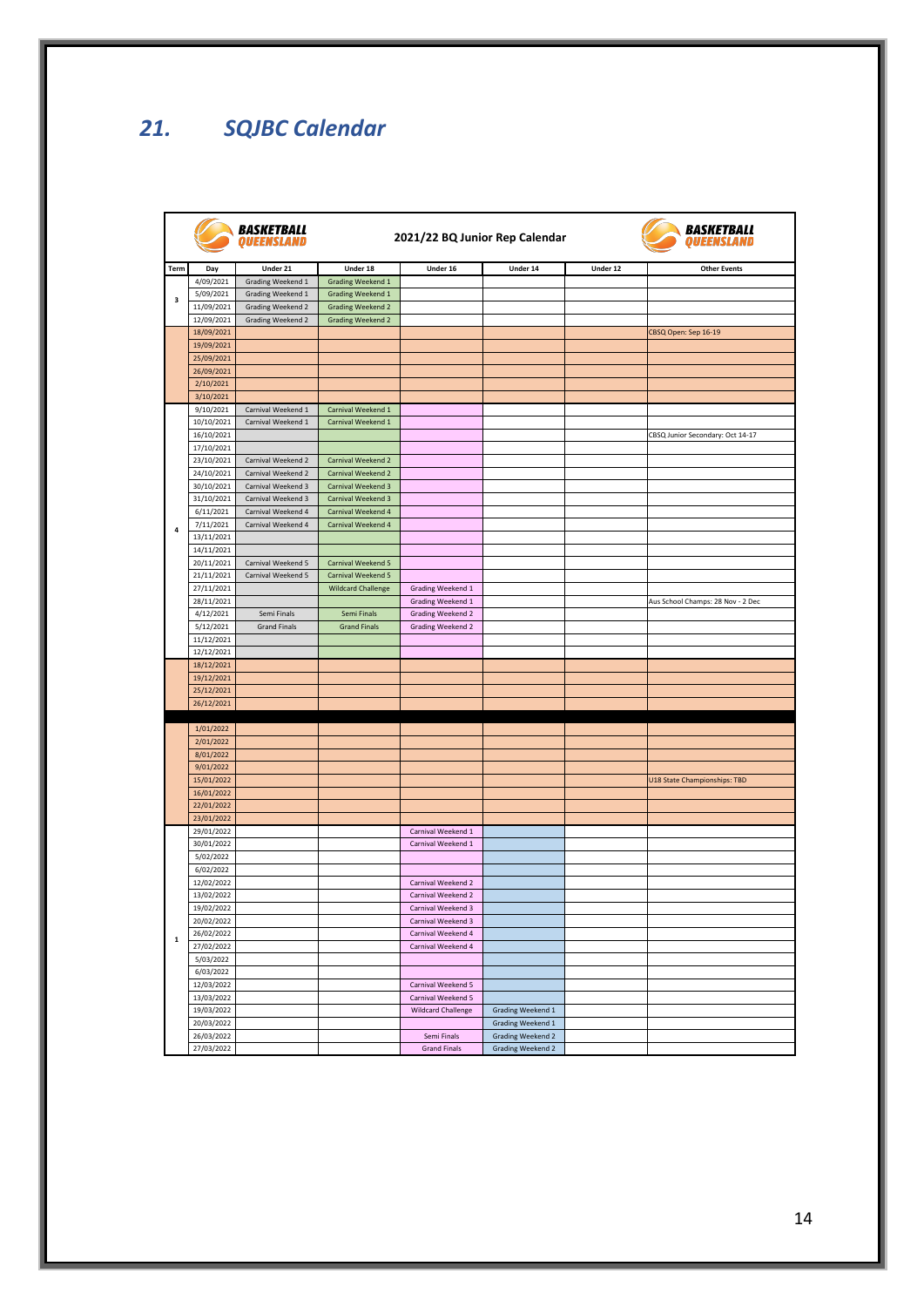|                         |                          | <i><b>BASKETBALL</b></i><br><i>DUEENSLAND</i> |          | 2021/22 BQ Junior Rep Calendar | <i><b>BASKETBALL</b></i>  |                           |                                         |
|-------------------------|--------------------------|-----------------------------------------------|----------|--------------------------------|---------------------------|---------------------------|-----------------------------------------|
| Term                    | Day                      | Under 21                                      | Under 18 | Under 16                       | Under 14                  | Under 12                  | <b>Other Events</b>                     |
|                         | 2/04/2022                |                                               |          |                                |                           |                           |                                         |
|                         | 3/04/2022                |                                               |          |                                |                           |                           |                                         |
|                         | 9/04/2022                |                                               |          |                                |                           |                           | U16 State Championships: TBD            |
|                         | 10/04/2022               |                                               |          |                                |                           |                           |                                         |
|                         | 16/04/2022               |                                               |          |                                |                           |                           |                                         |
|                         | 17/04/2022               |                                               |          |                                |                           |                           |                                         |
|                         | 23/04/2022               |                                               |          |                                | Carnival Weekend 1        |                           |                                         |
|                         | 24/04/2022               |                                               |          |                                | Carnival Weekend 1        |                           |                                         |
|                         | 30/04/2022               |                                               |          |                                |                           |                           |                                         |
|                         | 1/05/2022                |                                               |          |                                |                           |                           |                                         |
|                         | 7/05/2022                |                                               |          |                                | Carnival Weekend 2        |                           |                                         |
|                         | 8/05/2022                |                                               |          |                                | Carnival Weekend 2        |                           |                                         |
|                         | 14/05/2022               |                                               |          |                                | Carnival Weekend 3        |                           |                                         |
|                         | 15/05/2022               |                                               |          |                                | Carnival Weekend 3        |                           |                                         |
| $\overline{\mathbf{2}}$ | 21/05/2022               |                                               |          |                                | Carnival Weekend 4        |                           |                                         |
|                         | 22/05/2022               |                                               |          |                                | Carnival Weekend 4        |                           |                                         |
|                         | 28/05/2022               |                                               |          |                                |                           |                           | QSS 10-12 Years State Champs: May 28-29 |
|                         | 29/05/2022               |                                               |          |                                |                           |                           |                                         |
|                         | 4/06/2022                |                                               |          |                                | Carnival Weekend 5        |                           |                                         |
|                         | 5/06/2022                |                                               |          |                                | Carnival Weekend 5        |                           |                                         |
|                         | 11/06/2022               |                                               |          |                                | <b>Wildcard Challenge</b> | <b>Grading Weekend 1</b>  |                                         |
|                         | 12/06/2022               |                                               |          |                                |                           | <b>Grading Weekend 1</b>  |                                         |
|                         | 18/06/2022               |                                               |          |                                | Semi Finals               | <b>Grading Weekend 2</b>  |                                         |
|                         | 19/06/2022               |                                               |          |                                | <b>Grand Finals</b>       | <b>Grading Weekend 2</b>  |                                         |
|                         | 25/06/2022               |                                               |          |                                |                           |                           |                                         |
|                         | 26/06/2022               |                                               |          |                                |                           |                           | U14 State Championships: TBD            |
|                         | 2/07/2022                |                                               |          |                                |                           |                           |                                         |
|                         | 3/07/2022                |                                               |          |                                |                           |                           |                                         |
|                         | 9/07/2022                |                                               |          |                                |                           |                           |                                         |
|                         | 10/07/2022               |                                               |          |                                |                           |                           |                                         |
|                         | 16/07/2022               |                                               |          |                                |                           | Carnival Weekend 1        |                                         |
|                         | 17/07/2022               |                                               |          |                                |                           | Carnival Weekend 1        |                                         |
|                         | 23/07/2022<br>24/07/2022 |                                               |          |                                |                           |                           |                                         |
|                         | 30/07/2022               |                                               |          |                                |                           | Carnival Weekend 2        |                                         |
|                         | 31/07/2022               |                                               |          |                                |                           | Carnival Weekend 2        |                                         |
|                         | 6/08/2022                |                                               |          |                                |                           | Carnival Weekend 3        |                                         |
|                         | 7/08/2022                |                                               |          |                                |                           | <b>Carnival Weekend 3</b> |                                         |
|                         | 13/08/2022               |                                               |          |                                |                           | Carnival Weekend 4        |                                         |
| 3                       | 14/08/2022               |                                               |          |                                |                           | Carnival Weekend 4        |                                         |
|                         | 20/08/2022               |                                               |          |                                |                           |                           |                                         |
|                         | 21/08/2022               |                                               |          |                                |                           |                           |                                         |
|                         | 27/08/2022               |                                               |          |                                |                           | <b>Carnival Weekend 5</b> |                                         |
|                         | 28/08/2022               |                                               |          |                                |                           | <b>Carnival Weekend 5</b> |                                         |
|                         | 3/09/2022                |                                               |          |                                |                           | <b>Wildcard Challenge</b> |                                         |
|                         | 4/09/2022                |                                               |          |                                |                           |                           |                                         |
|                         | 10/09/2022               |                                               |          |                                |                           | Semi Finals               |                                         |
|                         | 11/09/2022               |                                               |          |                                |                           | <b>Grand Finals</b>       |                                         |
|                         | 17/09/2022               |                                               |          |                                |                           |                           | CBSQ Open: TBD                          |
|                         | 18/09/2022               |                                               |          |                                |                           |                           |                                         |
|                         | 24/09/2022               |                                               |          |                                |                           |                           | U12 State Championships: TBD            |
|                         | 25/09/2022               |                                               |          |                                |                           |                           |                                         |
|                         | 1/10/2022                |                                               |          |                                |                           |                           |                                         |
|                         | 2/10/2022                |                                               |          |                                |                           |                           |                                         |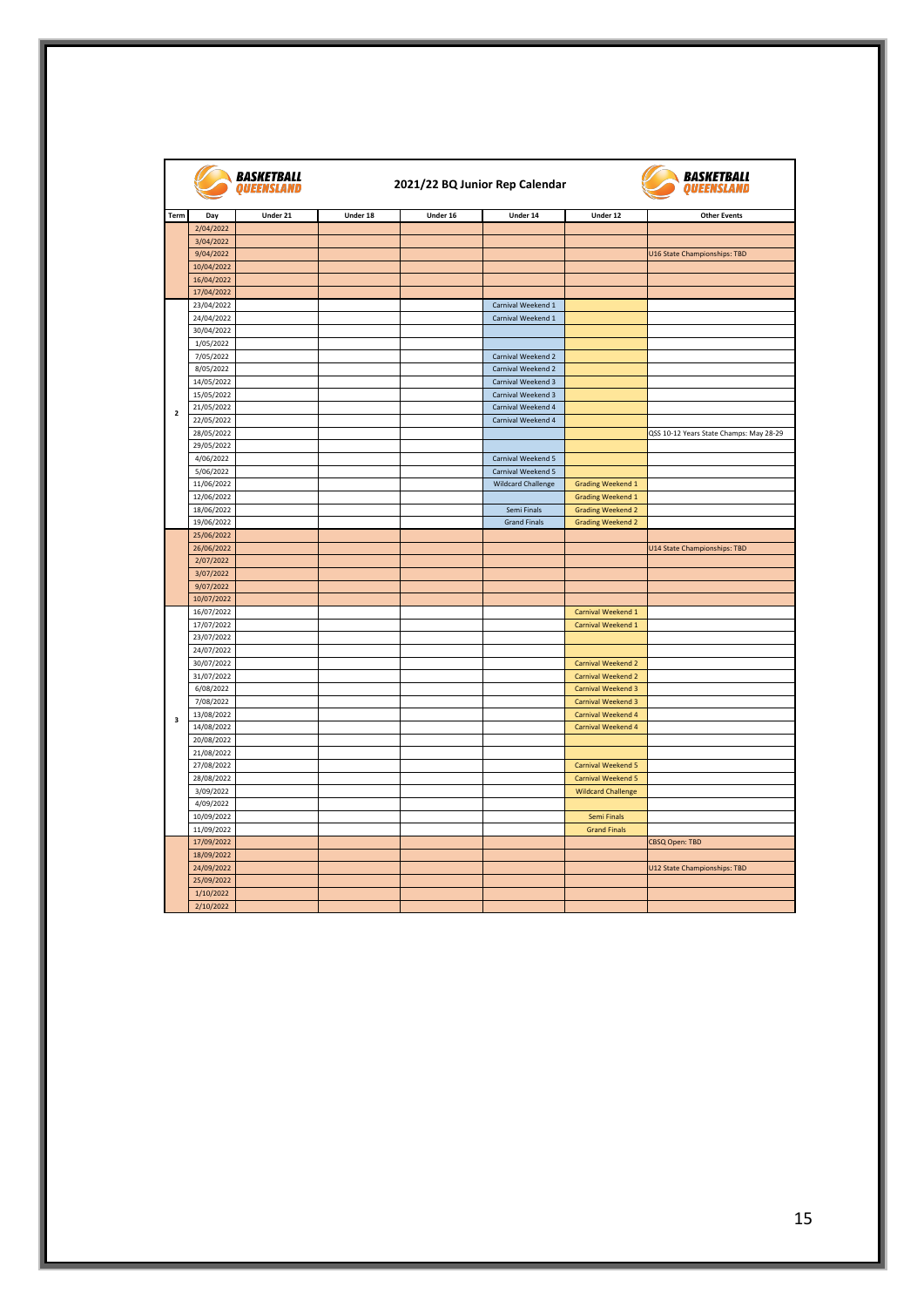

# **Southern Districts Basketball Association Player Code of Conduct**



## **1. Purpose:**

The aim of this document is to ensure that all players are aware of the minimum standards required following their selection as a player within the SDBAL Junior Representative program.

## **2. Player Commitment:**

As a SDBA Junior Representative player, I agree to:

- a. Abide by the SDBAL Zero Tolerance Policy (attached).
- b. Always play by the rules and demonstrate good sportsmanship.
- c. Assist in the development of a positive team culture where all team members feel included.
- d. Treat all coaches, players, officials, parents, and spectators (including opponents) with respect.
- e. Refrain from engaging in negative or destructive discussions or posting on social media about coaches, players, officials, parents, and spectators (including opponents).
- f. The expectation that I will attend all scheduled training sessions and games and arrive at the specified time. I understand that if I attend less than 80% of training sessions and games my court time may be affected.
- g. Arrive at trainings and games at the time specified.
- h. Communicate with my coach if I am unable to attend a training session or game.
- i. Wear appropriate attire to all trainings and games.
- j. Participate during trainings and games to the best of my ability.
- k. Be available to attend the appropriate Queensland State Championships for my team.
- l. Be responsible for the behaviour and conduct of my entourage who attend events in which I participate. The expression "entourage" includes parents, family members, coaches, trainers, friends and any other person associated with the player.
- m. If it is determined that a Code of Conduct breach has occurred by a member of the entourage, then it is open to SDBAL to impose a penalty on the athlete as follows:
	- III. A determination that SDBAL will not accept nominations from that player for a specified period of time for future teams and may suspend the player from participating in SDBAL Club or Representative games or training for a specified period.
	- IV. It is to be noted that imposing a penalty on an athlete for the behaviour of their entourage is to be seen as a last resort and disciplinary action, except in extreme cases, such action would not be taken without first having sought to engage with and counsel the offending person and the athlete in relation to the unacceptable conduct.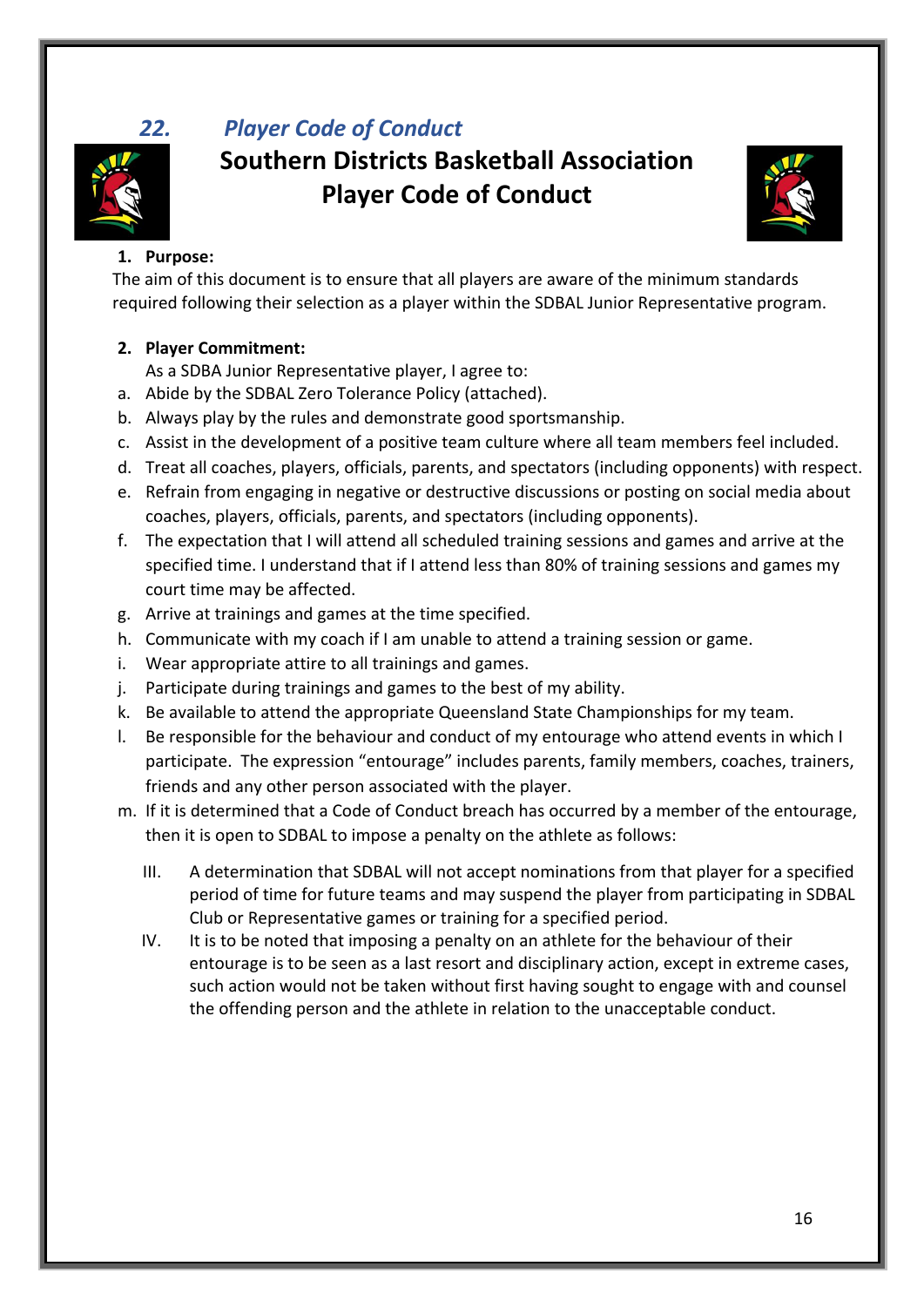## *23. Parent Code of Conduct*



# **Southern Districts Basketball Association Parent Code of Conduct**



#### **1. Purpose:**

The aim of this document is to ensure that all parents are aware of the minimum standards required following the selection of their child as a player within the SDBAL Junior Representative program.

#### **2. Parent Commitment:**

As the parent of a SDBA Junior Representative player, I agree to:

- a. Abide by the SDBAL Zero Tolerance Policy (attached).
- b. Remember that children should participate in sport for enjoyment.
- c. Be a positive role model.
- d. Focus on my child's efforts rather than the result of the game.
- e. Encourage my child to always play by the rules and to settle disagreements without resorting to hostility or violence.
- f. Treat all coaches, players, officials, parents, and spectators (including opponents) with respect.
- g. Refrain from engaging in negative or destructive discussions or posting on social media about coaches, players, officials, parents, and spectators (including opponents).
- h. Show appreciation for volunteer coaches, officials, and administrators.
- i. The expectation that my child attends all scheduled training sessions and games and arrive at the specified time. I understand that if my child attends less than 80% of training sessions and games my child's court time may be affected.
- j. Communicate with my coach if my child is unable to attend a training session or game.
- k. Purchase all compulsory uniforms prior to the commencement of the SQJBC season.
- l. Commit that my child will attend the Queensland State Championships for their team.
- m. Comply with the SDBAL travel policy when attending Queensland State Championships.
- n. Acknowledge that the player is responsible for the behaviour and conduct of their entourage who attend events in which the player participates. The expression "entourage" includes parents, family members, coaches, trainers, friends & any person associated with the player.
- o. If it is determined that a Code of Conduct breach has occurred by a member of the entourage, then it is open to SDBAL to impose a penalty on the athlete as follows:
	- I. A determination that SDBAL will not accept nominations from that player for a specified period of time for future teams and may suspend the player from participating in SDBAL Club or Representative games or training for a specified period.
	- II. It is to be noted that imposing a penalty on an athlete for the behaviour of their entourage is to be seen as a last resort and disciplinary action, except in extreme cases, such action would not be taken without first having sought to engage with and counsel the offending person and the athlete in relation to the unacceptable conduct.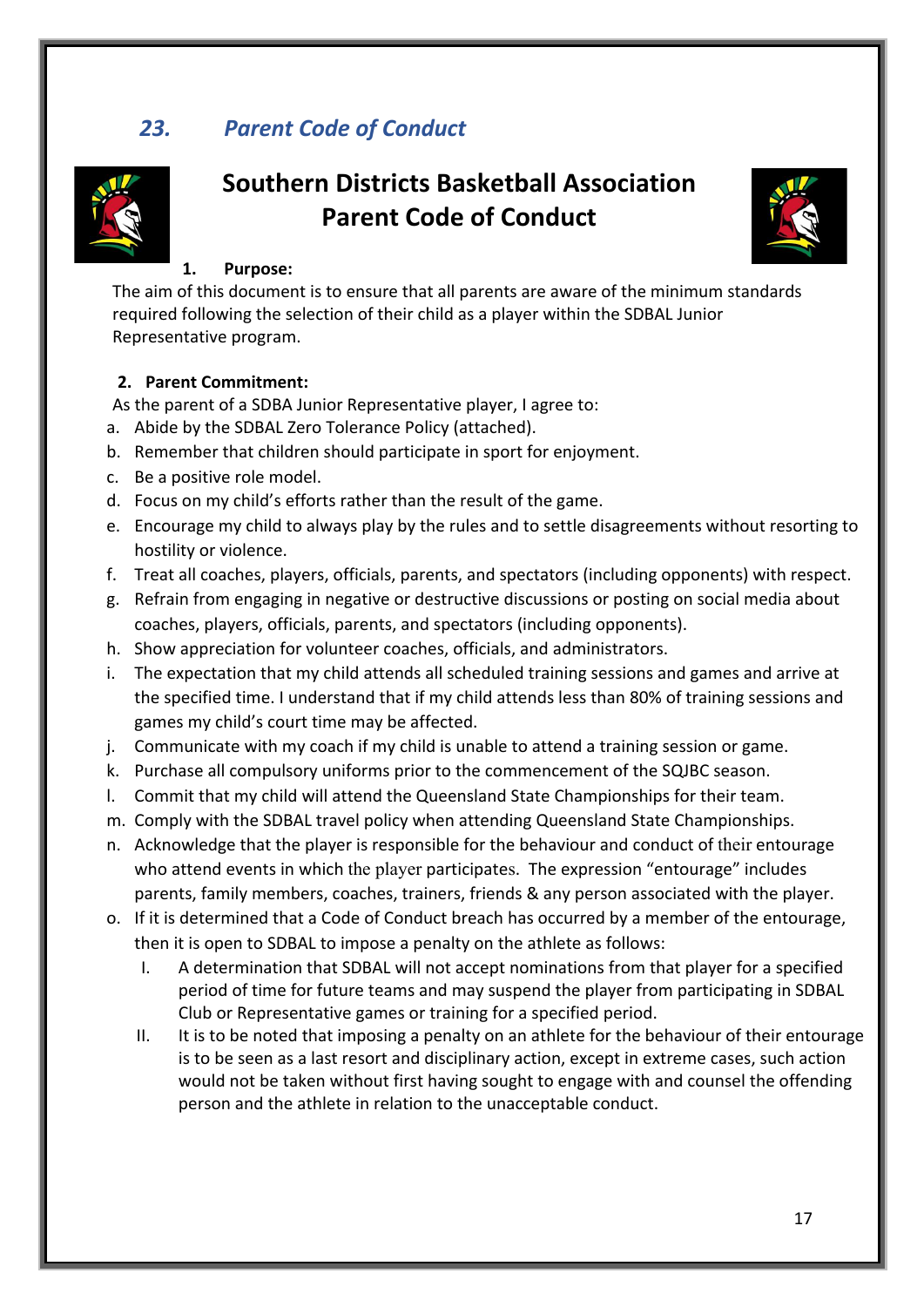

## *24. Zero Tolerance Policy*

## **Southern Districts Basketball Association Zero Tolerance Policy**



#### **1. Purpose:**

The aim of this document is to ensure that all officials, parents, and players are aware that SDBAL and BQ have implemented a Zero Tolerance Policy for all domestic and representative basketball. This policy is to ensure a safe and enjoyable playing environment for all players, officials, and parents.

This policy is not aimed at stifling or diminishing healthy supportive cheering but rather to ensure that all support is in a manner deemed appropriate under the SDBAL Codes of Behaviour.

#### **2. Policy:**

There will be zero-tolerance shown towards any inappropriate or abusive behaviour from players, officials, or parents. Inappropriate and abusive behaviour is considered to include, but not be limited to, the persistent or wilful questioning or challenging of the rulings or opinions of:

- a. Referees or score table personnel;
- b. Team officials;
- c. Court controllers;
- d. Referee supervisors;
- e. Association or BQ representatives; or
- f. Other parents or spectators.

Breach of this policy will result in the offending person being asked to leave the venue immediately by the:

- a. Court Controller for domestic games; or
- b. BQ Event Commissioner for representative games.

No warnings are required to be given if this action becomes necessary.

In addition to spectator behaviour being monitored by the Court Controller or BQ Event Commissioner, if at any stage during a game a referee believes a spectator is displaying poor behaviour, they may stop the game and ask the Court Controller or BQ Event Commissioner to observe and monitor the spectator. The Court Controller or BQ Event Commissioner will take any actions they deem necessary after observing the spectator.

Any breaches of the Zero Tolerance Policy that occur during a representative game are to be reported by the Association Representative on the Zero Tolerance Report Form and sent to BQ by 10am on the Monday following home games. BQ will review the Report and decide on whether further action is required under the Queensland Basketball Model Disciplinary Tribunals By-law.

Any breaches of the Zero Tolerance Policy that occur during a domestic game are to be reported by the Court Controller on the Zero Tolerance Report Form and submitted to the SDBAL General Manager by 10am on the Monday following the incident. The SDBAL judiciary panel will review the Report and decide whether further action is required.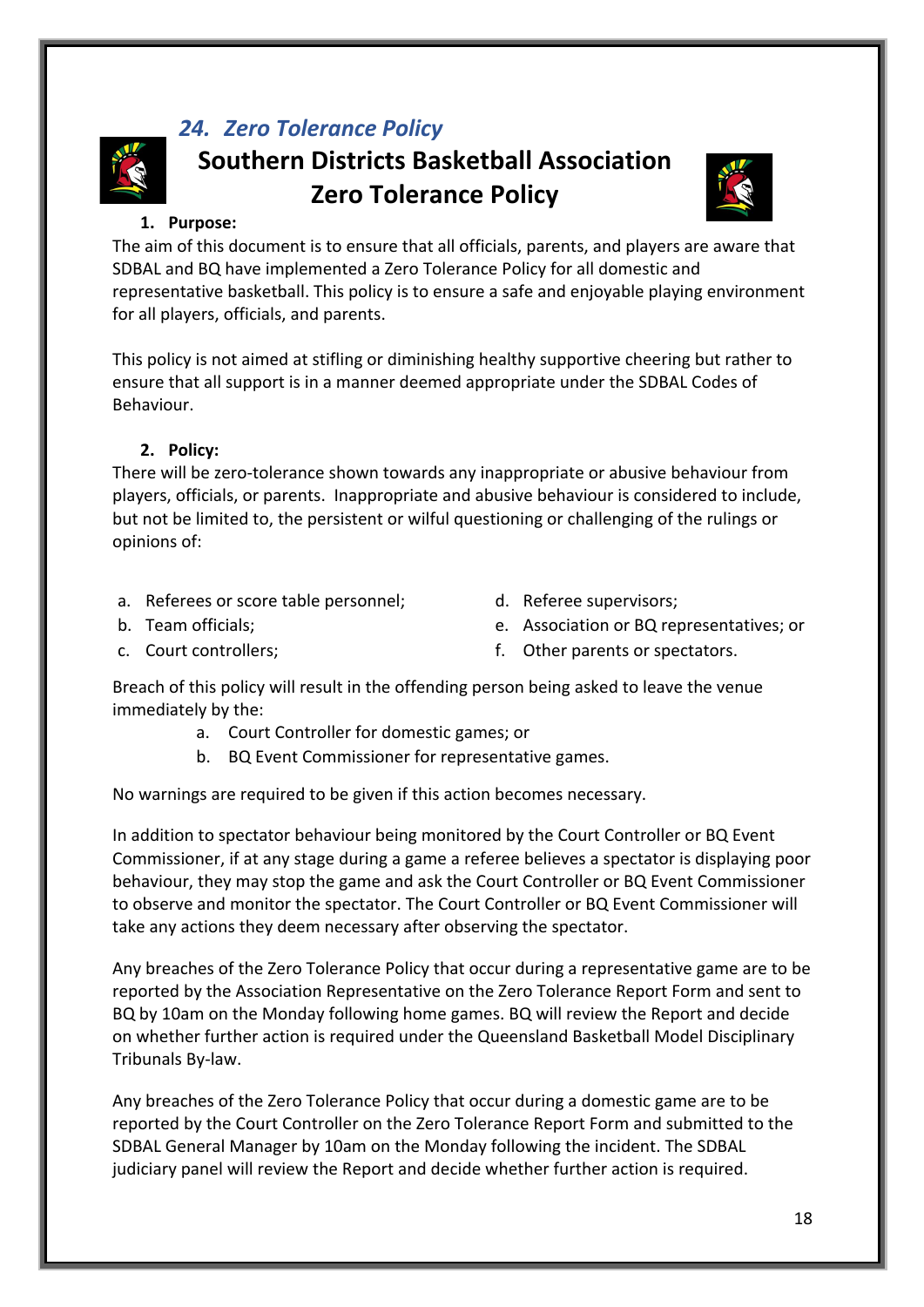

## *25. Travel Policy*

# **Southern Districts Basketball Association Junior Representative Player Travel Policy**



#### **1. Purpose:**

The aim of this policy is to ensure that all parents and players are aware of the minimum standards required regarding travel to and from the Queensland State Championships ("the Tournament") for all players selected into a SDBAL Junior Representative team.

While traveling it must be remembered that players, coaches, managers, and those associated with the team are representing SDBAL. At no stage should the name or reputation of SDBAL, BQ, or their sponsors be brought into disrepute.

For the purposes of this document, the following associations are considered local:

- Sothern Districts **Spartans**
- Ipswich Force
- Red City Roar
- Moreton Bay Fire
- Southwest Pirates
- Brisbane Capitals • Northside Wizards
- Logan Thunder

## **2. Travel Policy:**

In accepting a position in a SDBAL Junior Representative team, parents agree to the following conditions:

## *2.1 Team management costs:*

- a. Teams are required to cover the standard travel costs (airfare, accommodation, team meals) of the Head Coach, Assistant Coach, and Manager ("the team management") during the Tournament (regardless of whether they are related to a player).
- b. Wherever possible, the team management should share a room to reduce costs to the team.
- c. Where 2 members of the team management are from the same family, and related to a player, the team is only required to cover the cost of 1 person.
- d. Where 3 members of the team management are from the same family, and related to a player, the team is only required to cover the cost of 2 persons.
- e. It is at the discretion of the team to cover additional people.
- f. In the event of a dispute between the team management and a parent in relation to team management costs, the ultimate decision will rest with the SDBAL General Manager or an appointed staff member.

## *2.2 Travel to the Tournament:*

- a. Teams may elect to travel together, however this is not a specific requirement of SDBAL.
- b. Ultimately, it is the responsibility of the parent to ensure that their child is available at the Tournament location at the time and date agreed by the team management.
- c. In the event of a dispute between the team management and a parent in relation to travel, the ultimate decision will rest with the SDBAL General Manager or an appointed staff member.